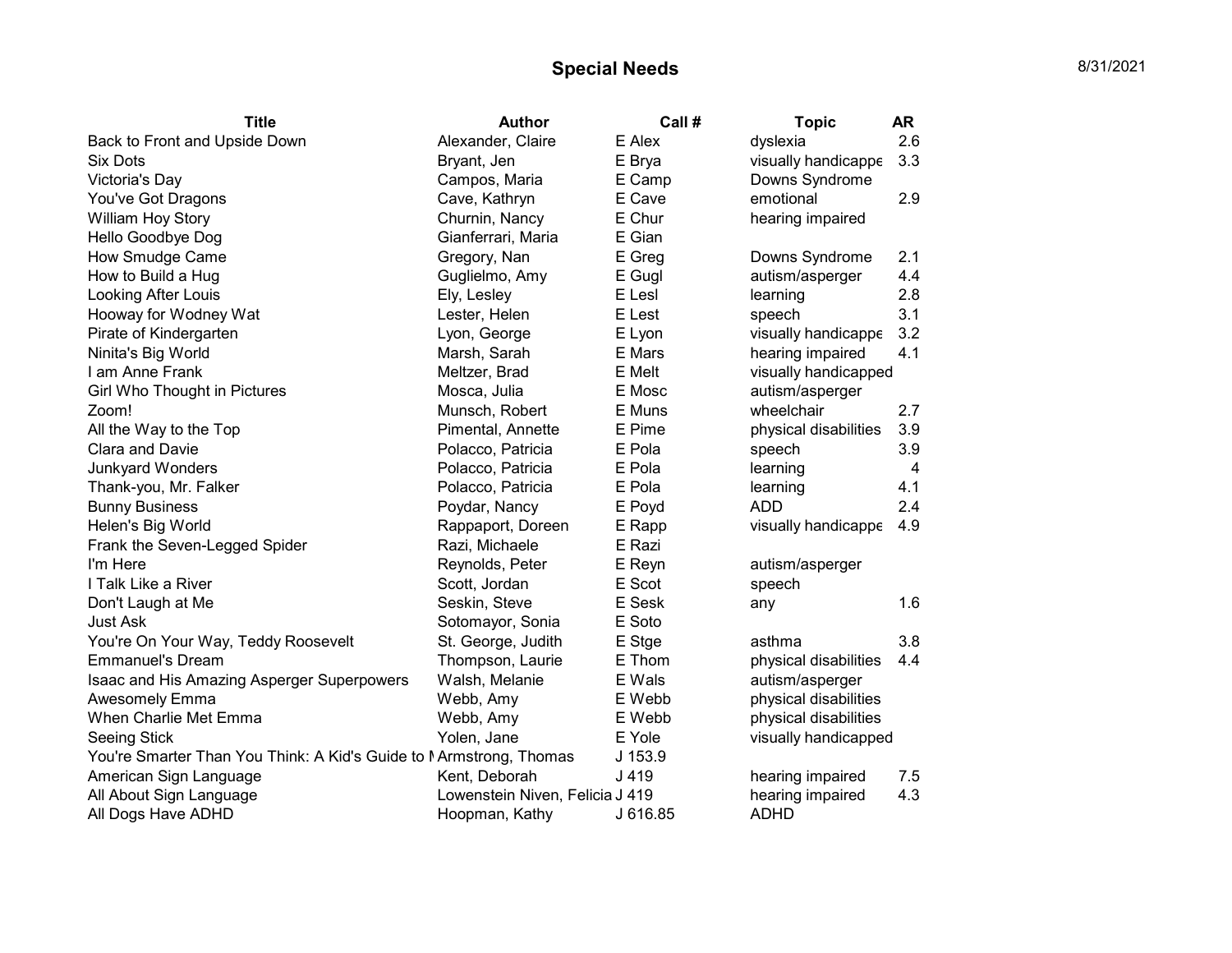## Special Needs 8/31/2021

| <b>Title</b>                                 | <b>Author</b>         | Call #            | <b>Topic</b>          | <b>AR</b>      |
|----------------------------------------------|-----------------------|-------------------|-----------------------|----------------|
| All Cats Have Asperger Syndrome              | Hoopman, Kathy        | J 618.92          | autism/asperger       |                |
| <b>Temple Grandin</b>                        | Barghoorn, Linda      | J 636             | autism/asperger       |                |
| <b>Guide Dogs</b>                            | McDaniel, Melissa     | J 636.08          |                       | 5.9            |
| <b>Bionic Beasts</b>                         | Gutierrez, Jolene     | J 636.089         | physical disabilities |                |
| <b>Helping Dogs</b>                          | Miller, Marie-Therese | J 636.7           |                       |                |
| <b>Sporting Chance</b>                       | Alexander, Lori       | J 796.04          |                       |                |
| <b>Rick Hansen</b>                           | Morganelli, Adrianna  | J 796.04          |                       |                |
| Who Was Louis Braille                        | Frith, Margaret       | J B Braille       | visually handicappe   | 5.3            |
| Helen Keller: Rebellious Spirit              | Lawlor, Laurie        | J B Keller        | visually handicappe   | 8.5            |
| Who Was Helen Keller                         | Thompson, Gare        | J B Keller        | 4.1                   |                |
| <b>Red Thread Riddles</b>                    | Jensen, Virginia      | J BRL 818.54      | visually handicapped  |                |
| Door in the Wall                             | De Angeli, Marguerite | J History DeAn    |                       | 6.2            |
| Rolf                                         | Klimo, Kate           | J History Klim 10 | physical disabilities | $\overline{4}$ |
| <b>Buddy</b>                                 | Klimo, Kate           | J History Klim 2  | visually handicappe   | 4.4            |
| T <sub>4</sub>                               | LeZotte, Ann          | J History Lezo    | hearing impaired      | 4.2            |
| Hurt Go Happy                                | Rorby, Ginny          | J History Rorb    | hearing impaired      | 5.2            |
| London Eye Mystery                           | Dowd, Siobahn         | J Mystery Dowd    | autism/asperger       | 4.1            |
| My Name is Brain Brian                       | Betancourt, Jeanne    | J Reality Beta    | dyslexia              | 4.3            |
| Insignificant Events in the Life of a Cactus | Bowling, Dusti        | J Reality Bowl    |                       | 4.6            |
| Summer of the Swans                          | Byars, Betsy          | J Reality Byar    | learning              | 4.9            |
| Each Tiny Spark                              | Cartaya, Pablo        | J Reality Cart    | <b>ADHD</b>           | 4.4            |
| Vicar of Nibbleswicke                        | Dahl, Roald           | J Reality Dahl    | learning              | 5.9            |
| Out of My Mind                               | Draper, Sharon        | J Reality Drap    |                       | 4.3            |
| Joey Pigza books                             | Gantos, Jack          | J Reality Gant    | <b>ADD</b>            |                |
| Macy McMillan and the Rainbow Goddess        | Green, Shari          | J Reality Gree    | hearing impaired      | 5.2            |
| Ugly                                         | Hoge, Robert          | J Reality Hoge    |                       |                |
| Fish in a Tree                               | Hunt, Lynda           | J Reality Hunt    | learning              | 3.7            |
| Song for a Whale                             | Kelly, Lynne          | J Reality Kell    | hearing impaired      | 5.3            |
| View From Saturday                           | Konigsburg, E. L.     | J Reality Koni    | wheelchair            | 5.9            |
| Notations of Cooper Cameron                  | O'Reilly, Jane        | J Reality Orei    | <b>OCD</b>            | 3.5            |
| Wonder                                       | Palacio, R. J.        | J Reality Pala    | facial deformity      | 4.8            |
| Distance Between me and the Cherry Tree      | Peretti, Paola        | J Reality Pere    | visually handicappe   | 4.5            |
| Freak the Mighty                             | Philbrick, W. R.      | J Reality Phil    |                       | 5.5            |
| How to Speak Dolphin                         | Rorby, Ginny          | J Reality Rorb    | autism/asperger       | 4.7            |
| Monster Like Me                              | Swore, Wendy          | J Reality Swor    | facial deformity      |                |
| Food                                         | Petelinsek, Kathleen  | J Spa 419         | hearing impaired      |                |